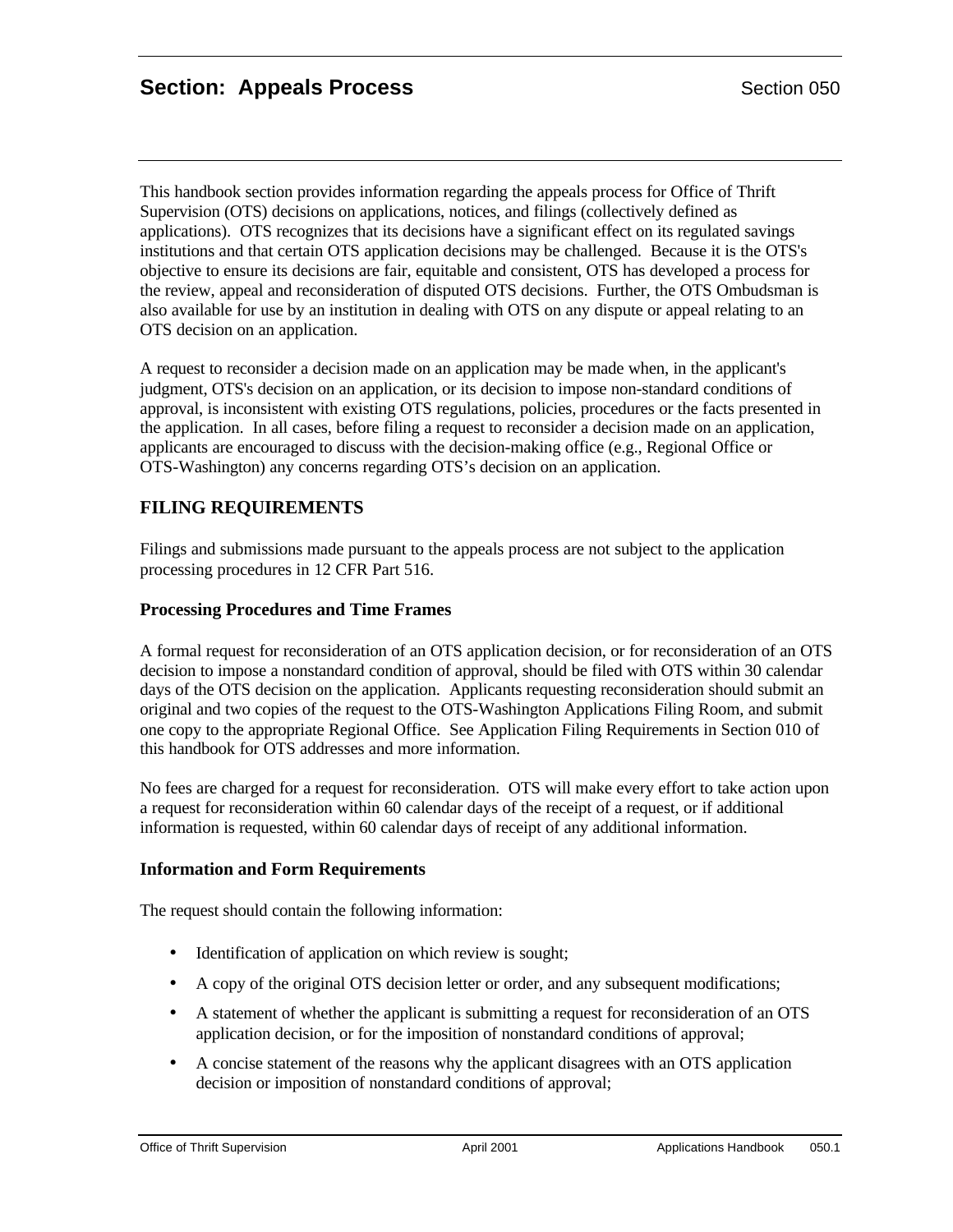- A description of any applicable statutes, regulations, policies or procedures on which the applicant relies;
- Confirmation as to whether the applicant has, in the interim, complied with the terms of the application decision and any nonstandard condition of approval;
- Copies of any supporting documents; and
- The name, address and telephone number of an individual designated to provide additional information.

### **Special Considerations**

The procedures described in this section do not supersede any statutory provisions for judicial or administrative review of agency decisions concerning applications. An applicant's election to use these procedures will not affect the running of any statutorily-prescribed period for seeking judicial review. In addition, when a statute requires OTS to make a decision on an application within a specific period of time, OTS will deem the original decision, and not the decision rendered in response to a request for reconsideration, to determine compliance with such a requirement.

OTS prohibits any employee, including members of its examination and supervisory staff, from acts of retaliation against an applicant that files for the reconsideration of an application.

#### **Ombudsman**

Section 309(d) of the Community Development and Regulatory Improvement Act of 1994 (CDRIA), requires that each Federal banking agency appoint an Ombudsman. Section 309 provides that the Ombudsman is to:

- Act as a liaison between the agency and any affected person with respect to any problem such party may have in dealing with the agency resulting from the regulatory activities of the agency; and
- Assure that safeguards exist to encourage complainants to come forward and preserve confidentiality.

Section 309(b)(2) of the CDRIA provides that each Federal banking agency shall ensure that appropriate safeguards exist for protecting any party who appeals a "material supervisory determination" from retaliation by agency examiners.

OTS believes that the proper role of the Ombudsman is to act as a facilitator and mediator for the resolution of complaints. The Ombudsman will ensure that complaints about OTS regulatory actions are addressed in a fair and timely manner.

The Ombudsman's major function is to provide assistance as a liaison with the thrift industry and the public on issues, concerns or problems that they may have in dealing with OTS. The OTS Ombudsman reports directly to the Director.